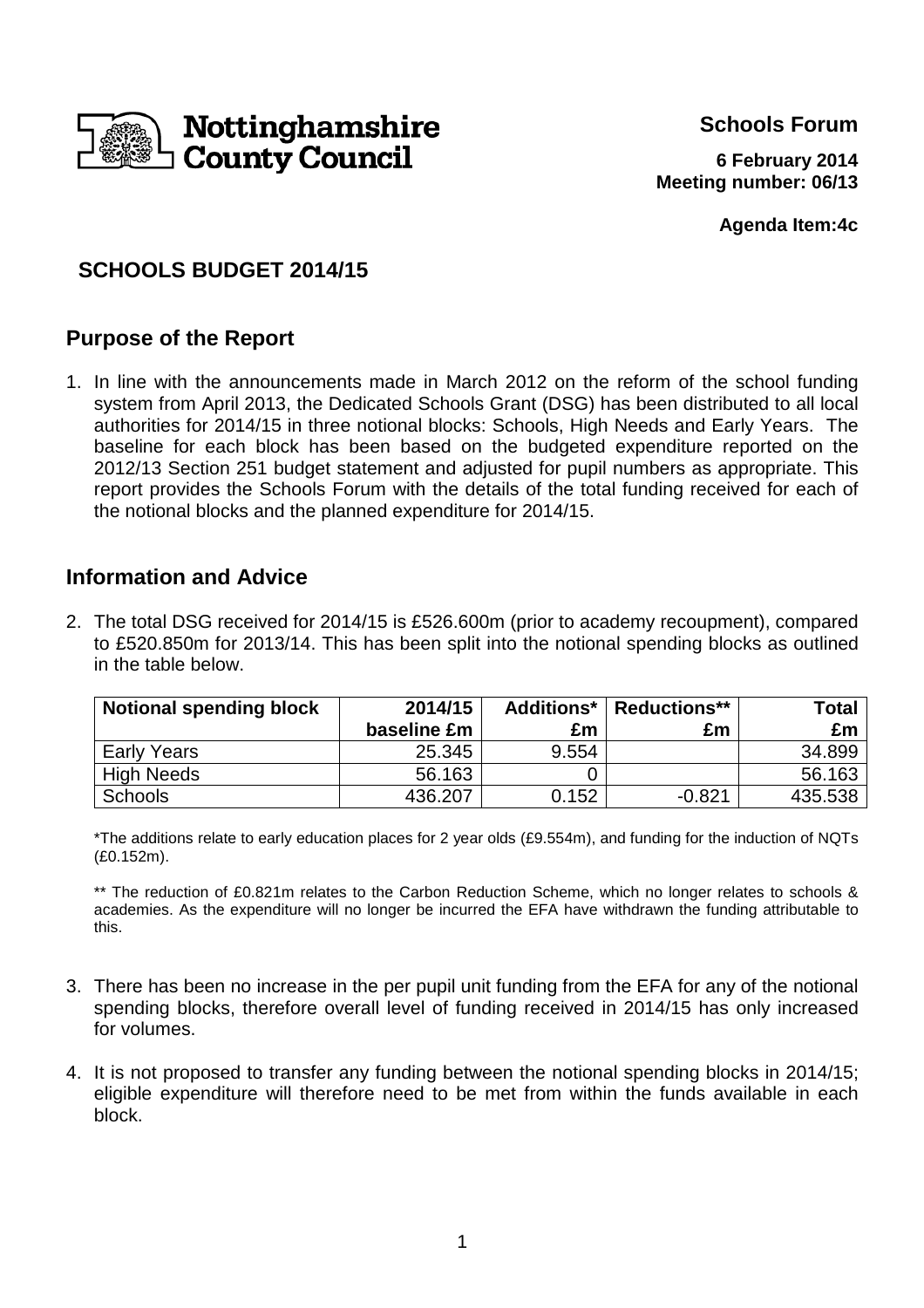#### **Early Years Block**

- 5. The additional funding received for the early education places for 2 year olds will be distributed based on the national rate of £5.09 per hour. The additional £9.554m is excluded from the details on Early Years funding and expenditure reported below.
- 6. Funding for Early Years has been based on the total spend reported in the Early Years column of the 2012/13 section 251 of £25.680m. This has been divided by the total early years census numbers as at January 2012 to give a 2014/15 Early Years block unit of funding of £3,674.28 per pupil. The indicative funding received for 2014/15 has currently been based on the January 2013 census data, although this will be adjusted to take account of January 2014 census data (April 2014 to August 2014 funding) and January 2015 census (September 2014 to March 2015 funding).
- 7. The funding received in the Early Years block covers both the provision of the free entitlement for 3 and 4 year olds and eligible central expenditure on children under 5. As there has been no increase in level of funding received in 2014/15, it is proposed that same levels of budgeted central expenditure are maintained for 2014/15. **Appendix 1** shows the 2014/15 funding compared to the previous year
- 8. The Early Years Single Funding Formula (EYSFF) is compliant with DfE requirements and therefore no changes are required to this. As there has been no increase in funding received, the rate used in the EYSFF to fund the free entitlement for 3 and 4 year olds will remain the same for 2014/15. Therefore the specific free early education minimum funding guarantee of 1.5% introduced last financial remains available in the formula, but is not relevant to 2014/15.
- 9. Budgets will be issued to all providers, both Private Voluntary and Independent (PVI) and maintained schools, based on actual numbers for the previous year. For maintained schools, the early years budget will be adjusted at the end of the financial year to take account of actual numbers taking up the entitlement as at each termly headcount. For PVI providers, this will mean that their termly payments will continue to be based on their estimated numbers for the year adjusted for the actual numbers recorded on the termly census.

#### High Needs Block

- 10. The High Needs block will be used to provide funds for three components: SEN support services, additional support needs of learners, and specialist placements. The Local Authority will have responsibility for the distribution of the High Needs Block across these three components and across a range of settings. These settings include private nurseries, maintained schools, academies, free schools, local colleges and specialist colleges. The arrangements cover children and young people aged 2 to 25 years old.
- 11. The High Needs block of £56.163m has been based on the reported 2012/13 spend on the section 251 budget statement, adjusted for changes in the planned numbers of specialist places; this includes funding for post 16 high needs students.
- 12. It is proposed that levels of expenditure for each of the three components are maintained for 2014/15 as these are closely aligned to the government's reform proposals. Consultations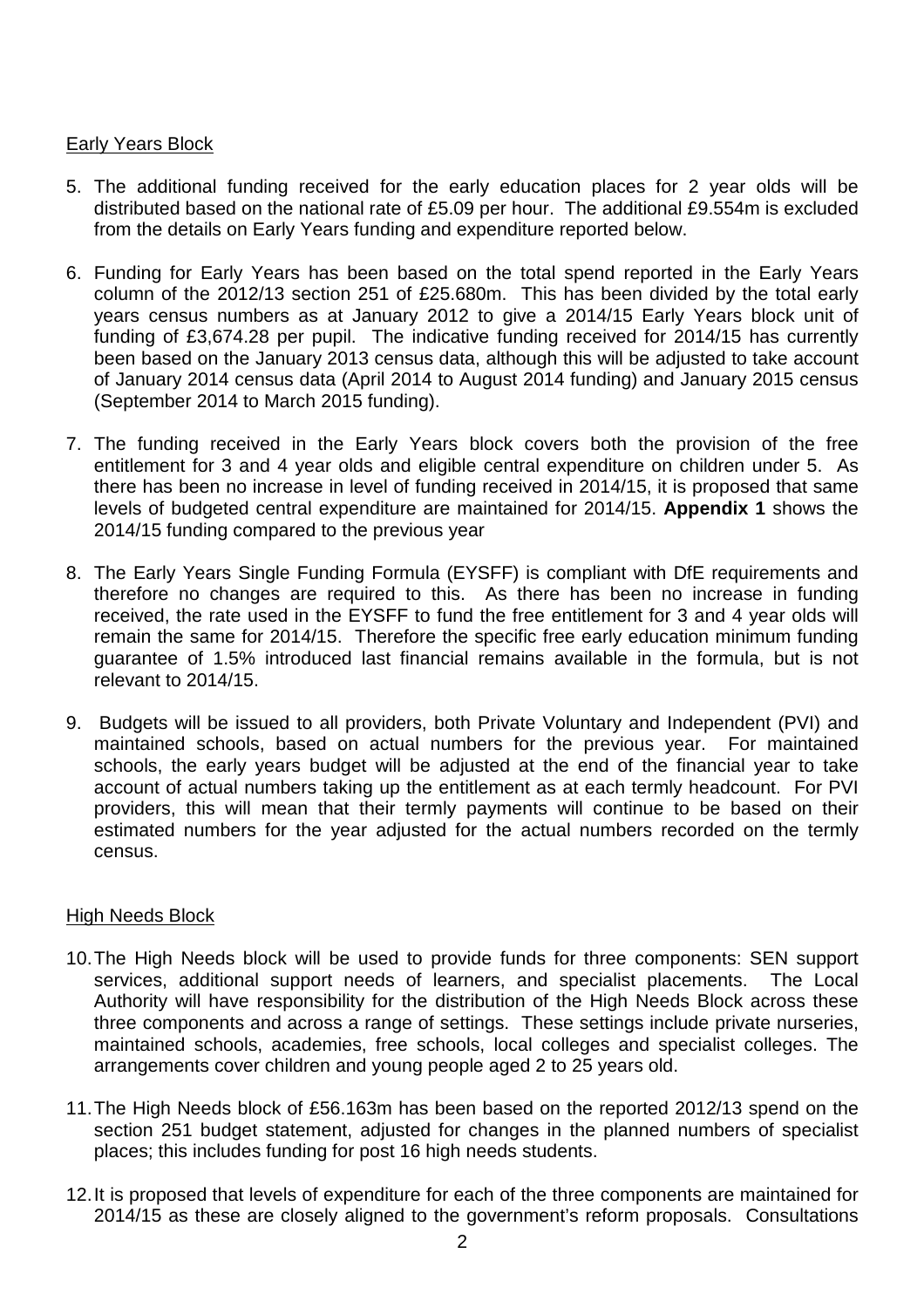have taken place with both maintained and academy mainstream and special schools on the distribution of high needs funding streams. The recommendations arising from the consultations and further actions identified in relation to the High Needs block are reported in a separate paper to the Schools Forum (agenda item 4d).

#### Schools Block

- 13. Funding for the Schools block has been based on the total spend on schools reported on the 2012/13 section 251 of £433.056m. This has been divided by the school census numbers as at January 2012 to give a 2013/14 Schools block per pupil unit of funding of £4,351.45 per pupil. This has then been multiplied by October 2013 census data to give a total Schools block for 2014/15 of £436.207m.
- 14. The distribution of the Schools block of funding to all mainstream primary and secondary maintained schools and academies from April 2014 will be based on the agreed local funding formula. Alongside this, the local authority is permitted to retain funding within the Schools block to fund existing historical commitments. **Appendix 2** shows a breakdown of the distribution of the Schools block of funding for 2014/15 & how this compares to the previous year. An additional £0.152m is included the Schools block of funding to delegate to schools for the induction of NQTs based on pupil numbers.
- 15. The formula for distributing the available Schools block was agreed by the Schools Forum at a meeting held on 29 October 2013. This was subsequently approved by the County Council's Policy Committee on 13 November. A draft pro-forma detailing the agreed local funding formula was submitted to the Education Funding Agency (EFA) on 31 October 2013.
- 16. Following the announcement of the DSG settlement for 2014/15, a final pro-forma was submitted to the EFA on 21 January 2014. This pro-forma was based on the factors and weighting of funding to be applied to each of these that were agreed by the Forum on 29 October 2013, updated for the October 2013 census and relevant pupil specific datasets issued by the EFA. At the time of writing the report, we are still awaiting formal approval of the final pro-forma submission from the EFA. There were no significant issues arising from the earlier pro-forma submission, which was found to be compliant with the EFA requirements and the School Finance Regulations, and it therefore not anticipated that there will be any significant issues arising from this submission. A copy of the final submitted proforma (subject to formal approval from the EFA) is attached as **Appendix 3.**
- 17. Once formal approval has been received from the EFA, the unit values for each formula factor and relevant pupil datasets will be used to calculate the 2014/15 individual school budget shares. In the case of maintained schools, budgets will be available through the 'Schools Budgets and Guidance' portal via Wired quick links on 20 February 2014. Academy budgets will be calculated by the EFA, and will notify them directly of their allocations by 31 March 2014.
- 18. A gains cap of 2.5% per pupil has been applied in the final pro-forma submitted to the EFA. This replaces the 5% in place for the previous year taking the cumulative gains cap on 2012/13 budgets to 7.5% as agreed October 2012. Next year we will apply 2.5% (subject to further consultation in light of announcements on the National Formula) to take this to the 10% (against 2012/13) agreed.